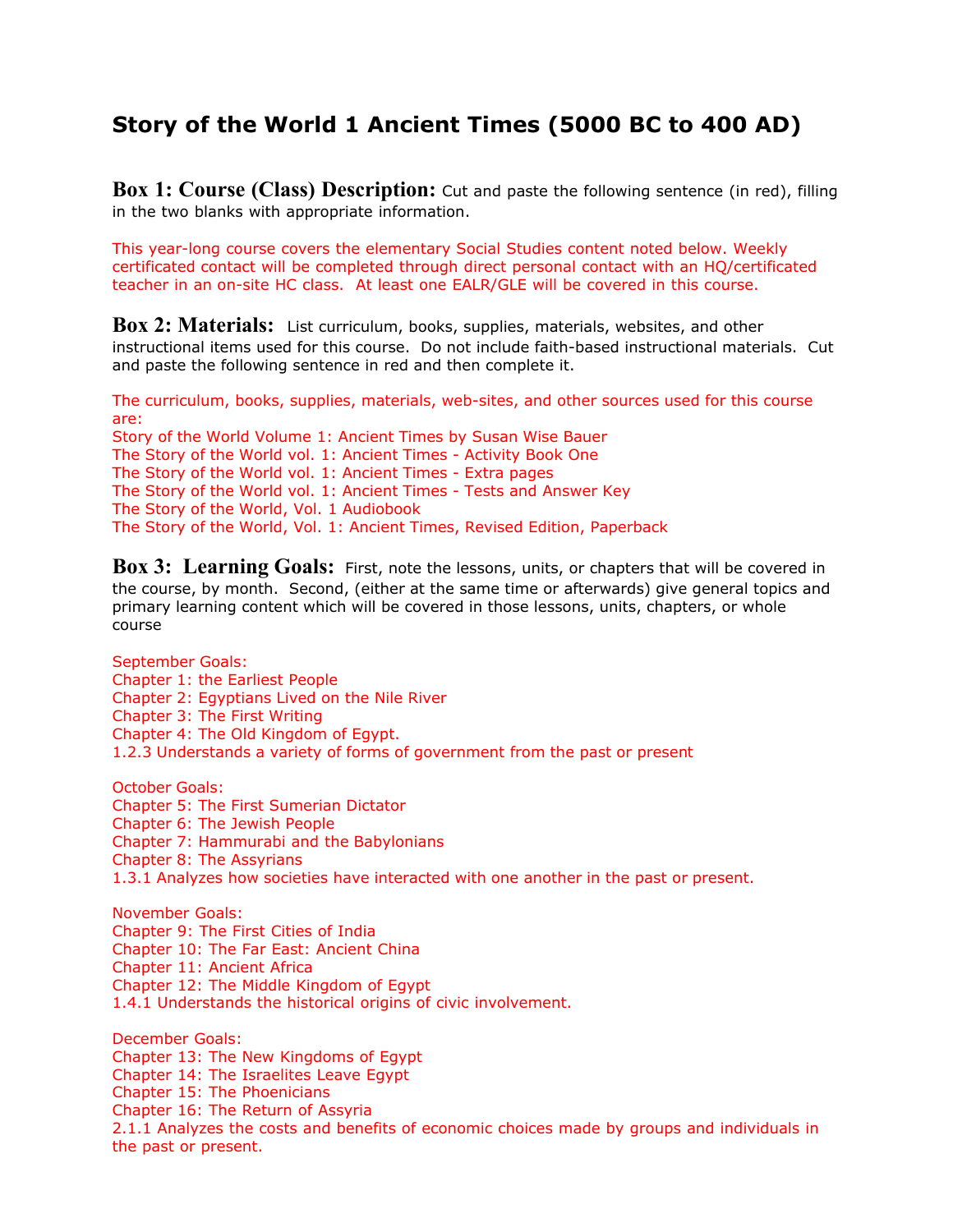January Goals: Chapter 17: Babylon Takes over again! Chapter 18: Life in Early Crete Chapter 19: The Early Greeks Chapter 20: Greece gets Civilized Again Chapter 21: The Medes and the Persians Chapter 22: Sparta and Athens 2.3.1 Understands the role of government in the world's economies through the creation of money, taxation, and spending in the past or present.

February Goals: Chapter 23: The Greek Gods Chapter 24: The Wars of the Greeks Chapter 25: Alexander the Great Chapter 26: The People of the Americas 3.1.2 Identifies the location of places and regions in the world and understands their physical and cultural characteristics.

March Goals: Chapter 27: The Rise of Rome Chapter 28: The Roman Empire Chapter 29: Rome's War with Carthage Chapter 30: The Aryans of India 3.2.1 Understands and analyzes how the environment has affected people and how people have affected the environment in the past or present.

April Goals: Chapter 31: The Mauryan Empire of India Chapter 32: China: Writing and the Qin Chapter 33: Confucius Chapter 34: The Rise of Julius Caesar 3.2.2 Understands the characteristics of cultures in the world from the past or in the present.

May Goals: Ch. 35: Caesar the Hero Ch. 36: The First Roman Prince Ch. 37: The Beginning of Christianity Ch. 38: The End of the Ancient Jewish Nation

3.2.3 Understands the geographic factors that influence the movement of groups of people in the past or present.

June Goals: Ch. 39: Rome and the Christians Ch. 40: Rome begins to Weaken Ch. 41: The attacking Barbarians Ch. 42: The End of Rome